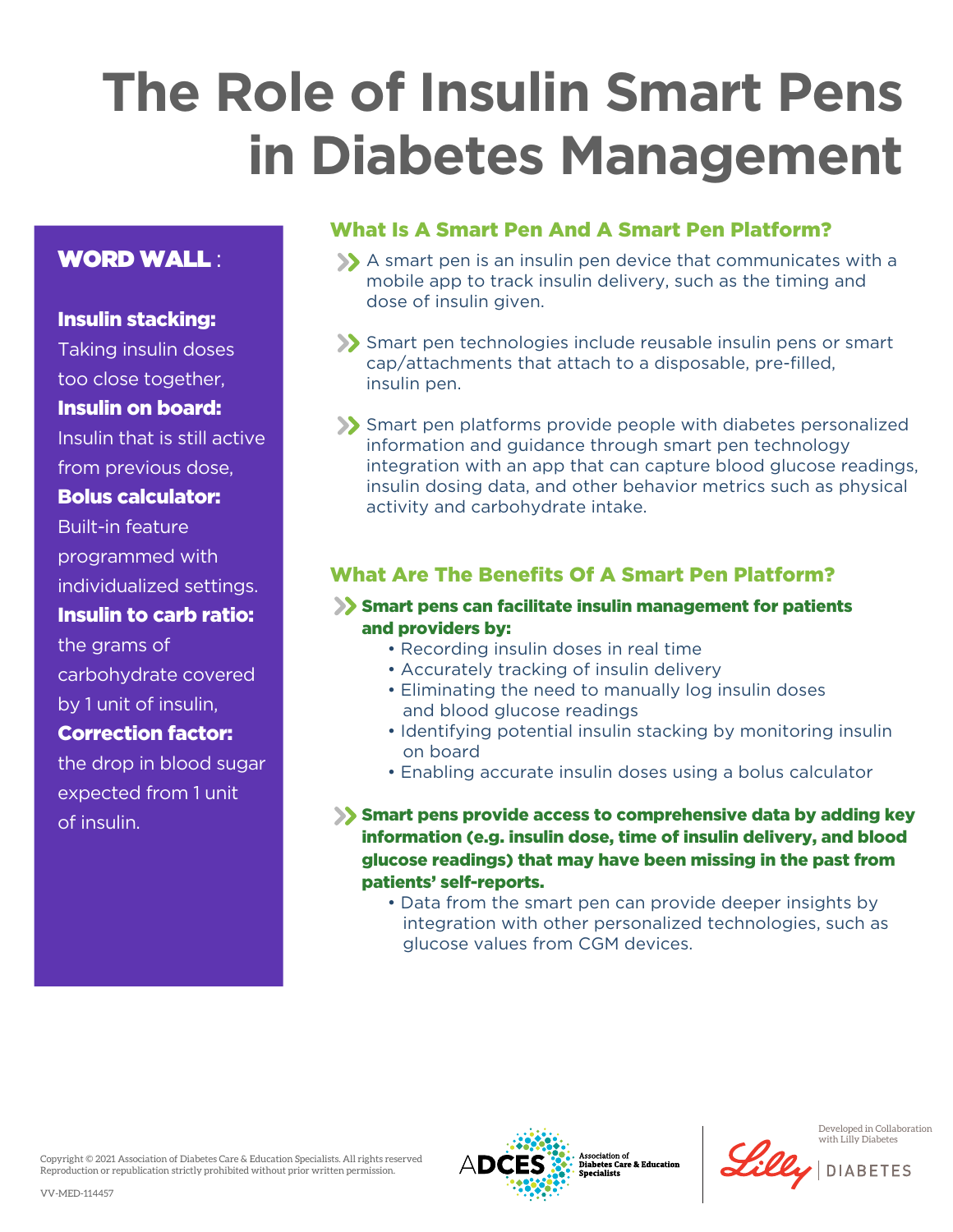# **The Role of Insulin Smart Pens in Diabetes Management**

## How Can Using Smart Pen Platforms Help Address Barriers To Managing Diabetes?

# **SX Barrier: Missed doses**

#### .... >>>>>> DISPLAYS LAST DOSE

Smart pen platforms display the last insulin dose given. This can help patients remember when the last dose was given and prevent missed or double dosing.

#### .... >> PROVIDES INSULIN DOSE REMINDERS

Smart pen platforms track insulin delivery and reminds patients when the next dose is due.

#### **>> Barrier: Miscalculation of bolus dose due to** limited numeracy

#### .... >> PREVENT ERRORS IN DOSE CALCULATIONS

Using a bolus calculator that determines indicated dose based on the amount of carbohydrates entered and the current glucose value helps prevent errors in dose calculations.

## $\gg$  Barrier: Lack of insight on insulin dosing effects

#### .... >> PROMOTES DEEPER UNDERSTANDING

Being able to integrate and visualize the data promotes a deeper understanding of the impact that food, exercise, and insulin delivery have on overall diabetes management.

Copyright © 2021 Association of Diabetes Care & Education Specialists. All rights reserved Reproduction or republication strictly prohibited without prior written permission.



ssociation of **Diabetes Care & Education** 



Developed in Collaboration with Lilly Diabetes

**DIABETES**